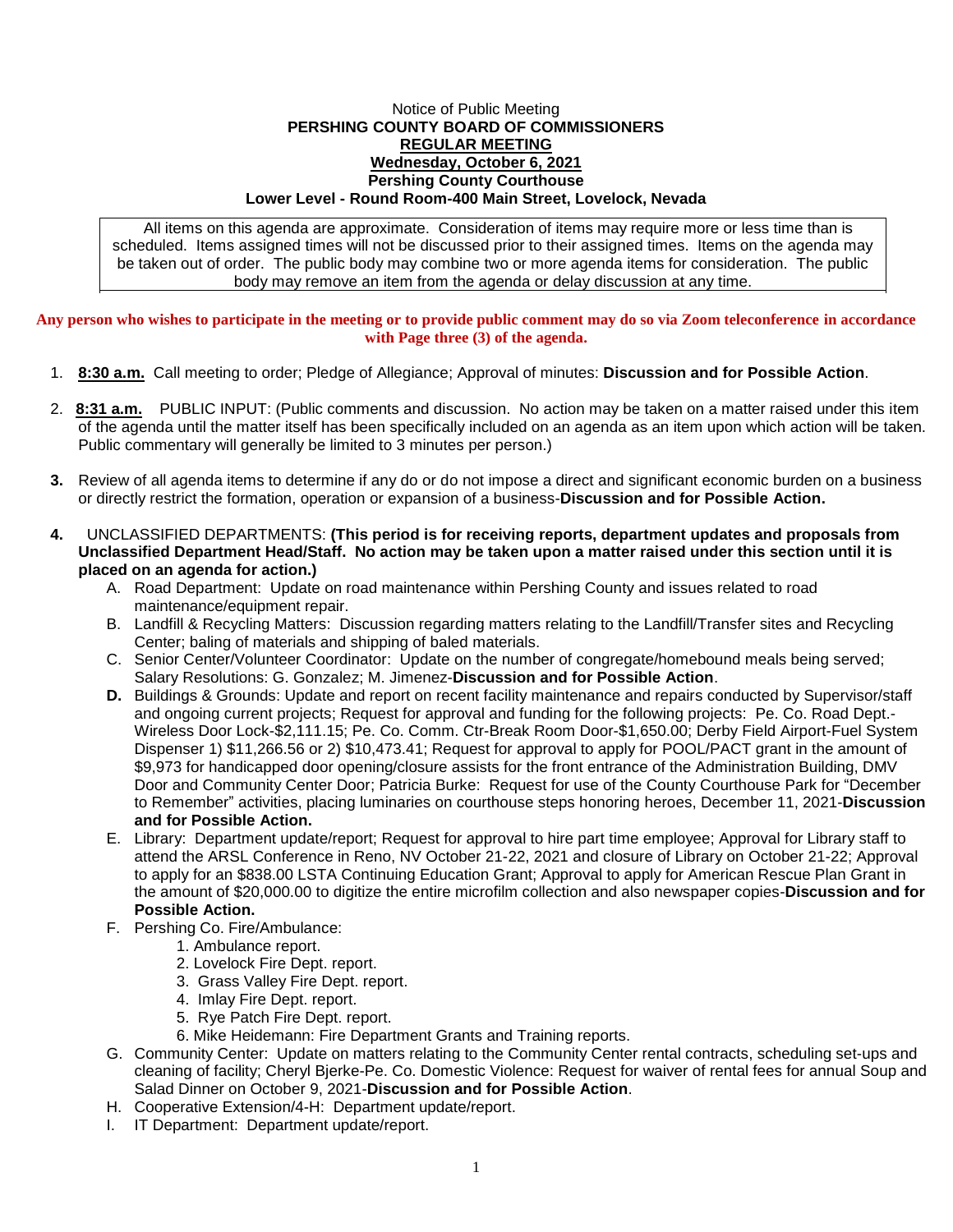- J. Economic Development: Department update/report.; Brownfields grant project update and status; Current status of economic development projects in Pershing County.
- K. Public Defender: Department update/report.
- L. Code Enforcement: Update on matters relating to Code Enforcement.
- **5.** ELECTED DEPARTMENTS: **(This period is for receiving reports, department updates and proposals from Elected Officials/Staff. No action may be taken upon a matter raised under this section until it is placed on an agenda for action.)**
	- **A.** Lacey Donaldson, Clerk-Treasurer: Department update/report; Approval of corrections/changes to the Tax Roll-**Discussion and for Possible Action.**
	- B. Rene Childs, Auditor-Recorder: Department update/report; Inland Business Systems-Sierra Office Concept Copier Invoices (huge increase and overages in copies)-**Discussion and for Possible Action**.
	- C. Laureen Basso-Cerini, Assessor: Department update/report; Approval of the Open Roll Log: NRS 360.250 (3), NRS 361.310 (4), NAC 361.154; Morgan Root, Appraiser I: Request for approval for outside employment-**Discussion and for Possible Action**.
	- D. Bryce Shields, District Attorney: Department update/report.
	- E. Judge Karen Stephens, Justice Court: Department update/report.
	- F. Jerry Allen, Sheriff: Update/report on matters relating to the Pershing County Sheriff's Office.
- 6. Proclamations and Awards: **Discussion and for Possible Action** (The Pershing County Board of Commissioners may make a Proclamation or present a service or other award on behalf of the County) **Years of Service Certificate/Pin**: Rocio Olivas- 20 years.
- 7. Derby Field Airport: Update on matters relating to the Derby Field Airport; Approval of Lease renewal from \$3,600.00 to \$4,800.00 and approval of substituting VTS with Voyager Space Holdings; Update on FAA Grant for taxiway-**Discussion and for Possible Action**.
- 8. **10:00 a.m.** PLANNING & BUILDING DEPARTMENT/IMLAY WATER SYSTEM MATTERS/PERSHING ELECTRICAL:
	- A. Department written update/report.
	- B. Submittal of Monthly Building Permits/fees collected; monthly Business License applications and fees collected; Monthly Water Report/fees collected from the Imlay Water System.
	- C. Request for funds to engage Farr West Engineering to prepare cost for new water storage tank for the Imlay Water System-Discussion and for Possible Action.
	- **D.** Appeal request from Desert Mountain Surveying on behalf of Bart and Penny Wadford to overturn the decision to deny their Parcel Map application by the Planning Commission on September 1, 2021-**Discussion and for Possible Action.**
	- **E.** Appeal request from Desert Mountain Surveying on behalf of Alexis and Marsha Raj to overturn the decision to deny their Parcel map by merger and re-subdivision application by the Planning Commission on September 1, 2021-**Discussion and for Possible Action.**
- 9. Update from Emergency Management relating to the COVID-19; List of proposed projects, prioritizing and changing/amending the projects for allocation of the Covid-19 American Rescue Plan funding for Pershing County in the amount of \$1,306,252.00-**Discussion and for Possible Action.**
- 10. Litigation Meeting.
- 11. Report from Legal Counsel.
- 12. Report from Administrative Assistant/HR Rep.-County Commissioner's Office.
- 13. Items for future agendas-**Discussion and for Possible Action.**
- 14. Correspondence.
- 15. Board Member reports of meetings attended/Board Liaison reports of meetings attended. (Nevada Works, Safety, Hospital Board, Emergency Management, Cemetery, Recreation Board, WNDD, Pe. Co. Economic Dev./, Community Center, Airport Advisory Board; Museum Advisory Board, Library Board, Senior Center Advisory Board, Central Nevada Water Authority, Planning Board, Broadband Advisory Board, 911 Committee, Solid Waste Management Recycling Advisory Board, Pe. Co. Volunteer Advisory Board, T. V. Board, Frontier Coalition, Humboldt River Water Basin Authority.)